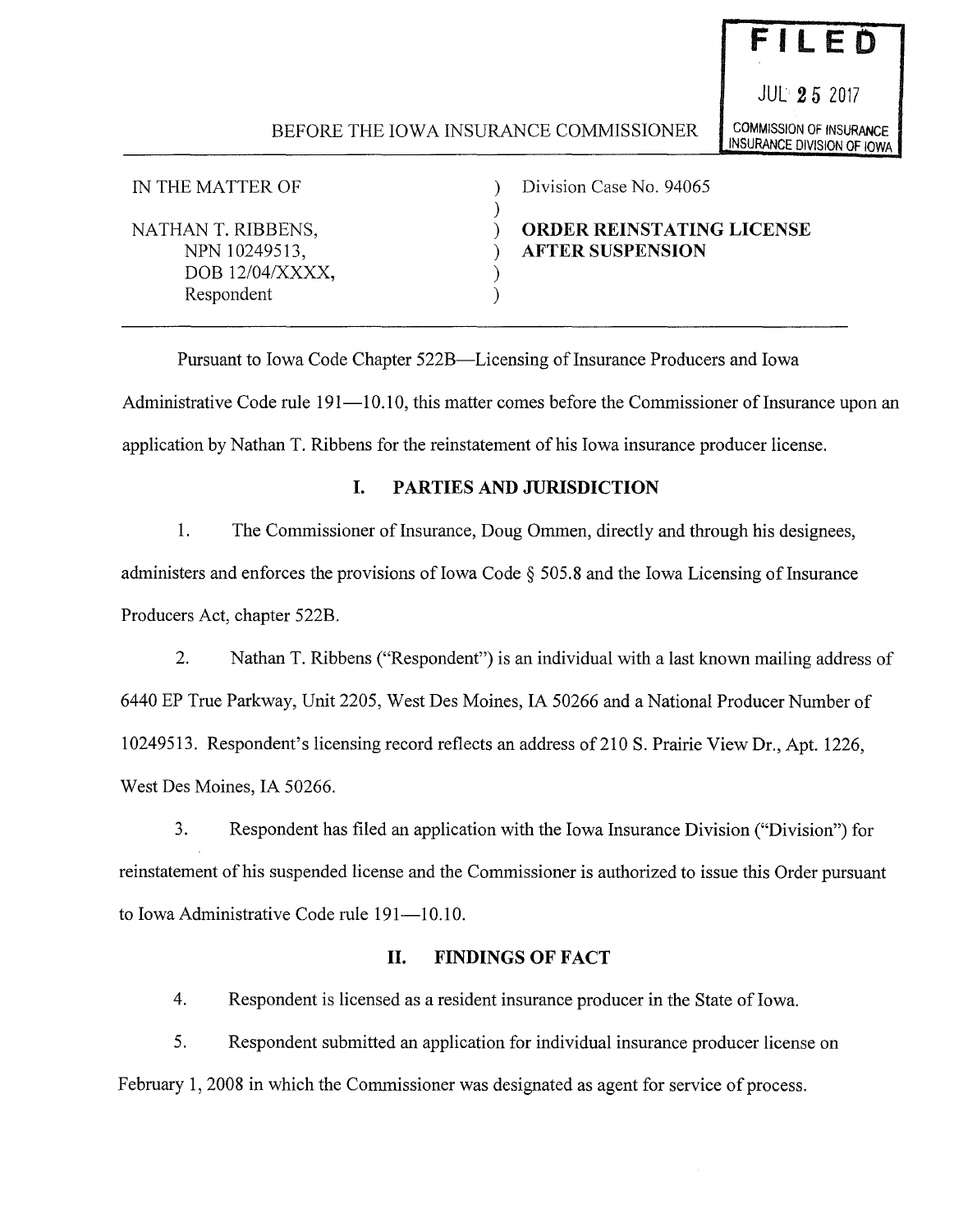6. On March 21, 2017, the Division mailed Respondent notification of the intent to issue a suspension of his license if the Iowa Department of Revenue ("IDR") did not withdraw the Certificate of Noncompliance within 60 days.

7. On July 7, 2017, an order was issued by the Division immediately suspending Respondent's insurance producer license ("Suspension Order"). Respondent was also notified that the Division's reinstatement of the producer license was contingent upon IDR withdrawing the Certificate of Noncompliance.

8. **IDR** withdrew the Certificate of Noncompliance on July 18, 2017.

9. On July 25, 2017, Respondent filed an application for reinstatement after suspension of his insurance producer license as required by Iowa Administrative Code rule 191—10.10.

10. Respondent has complied with the terms of the Suspension Order.

### **III. CONCLUSIONS OF LAW**

11. Iowa Administrative Code  $191-10.10(2)(a)$  states that a producer whose license has been suspended by order may apply to the Commissioner for reinstatement of his or her license by filing an application for reinstatement.

12. Respondent has filed the required application of reinstatement.

13. Iowa Administrative Code 191—10.10(2)(b) provides that applications for reinstatement must allege facts sufficient to enable the Commissioner to establish that the basis of the suspension no longer exists.

14. Respondent is in compliance with the conditions of the Suspension Order issued on July 7, 2017.

2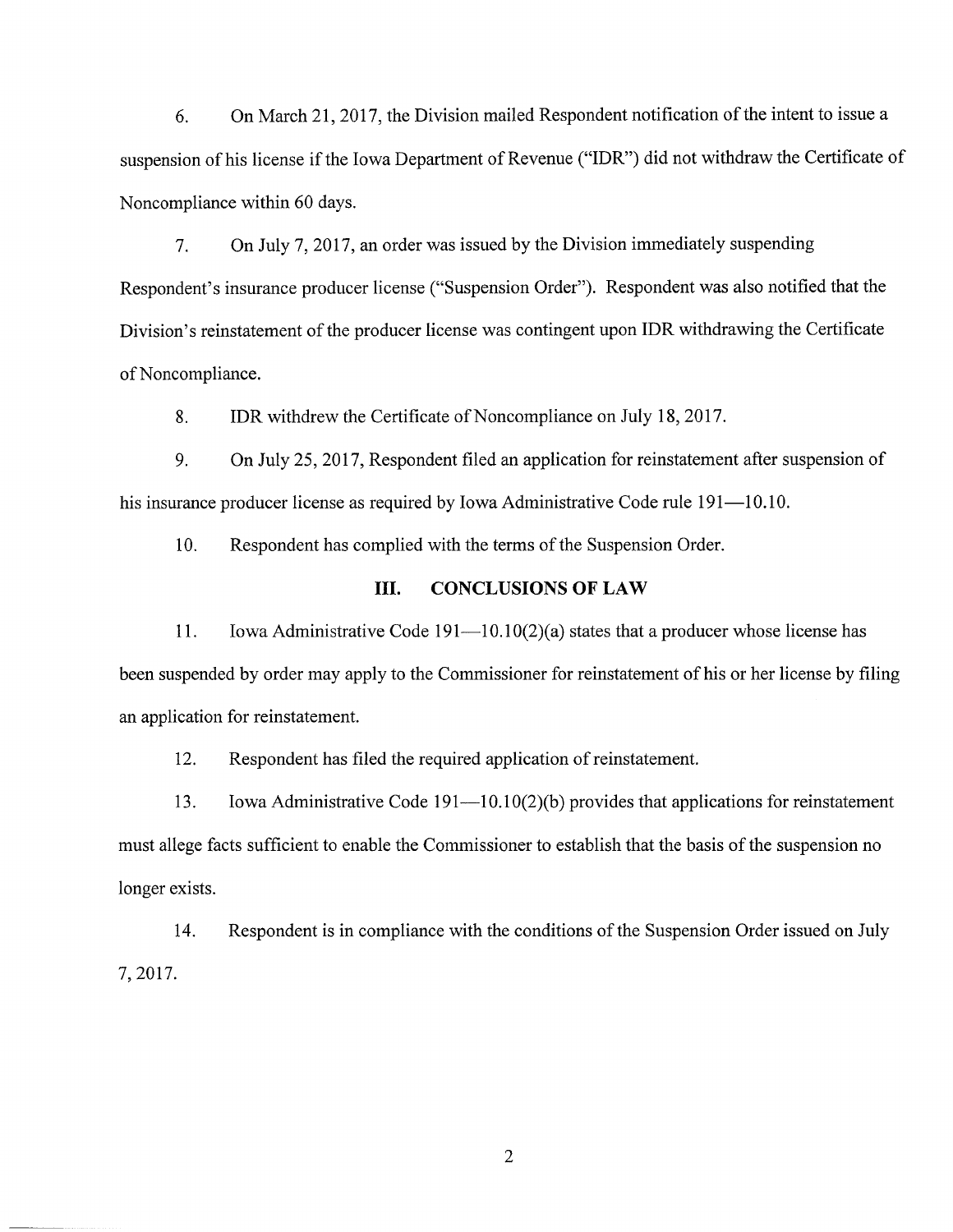15. Respondent and has filed the required application for reinstatement and has alleged facts that demonstrate that the basis of the suspension no longer exists. An order of reinstatement should be issued pursuant to Iowa Administrative Code rule 191-10.10.

#### **IV. ORDER**

#### **IT IS THEREFORE ORDERED** that:

A. Respondent's resident insurance producer license is reinstated;

B. Respondent shall immediately be permitted to transact and participate in the business of insurance in Iowa; and

C. Respondent shall pay a late fee of one hundred dollars (\$100) as required by Iowa Administrative Code  $191-10.20(5)$  prior to renewal of his license or issuance of a new license for failing to notify the Division of a change of address within 30 days of the address change.

**IT IS FURTHER ORDERED** that, pursuant to Iowa Code § 505.8(10), the one hundred dollar (\$100) payment remitted with the application for reinstatement shall be paid to the Iowa Insurance Division Enforcement Fund to provide funds for insurance enforcement and education.

Dated this 25th day of July, 2017.

COMMISSIONER OF INSURANCE

 $\subset$ 

Douglas M. Ommen Commissioner of Insurance

Dustin J. DeGroote Compliance Attorney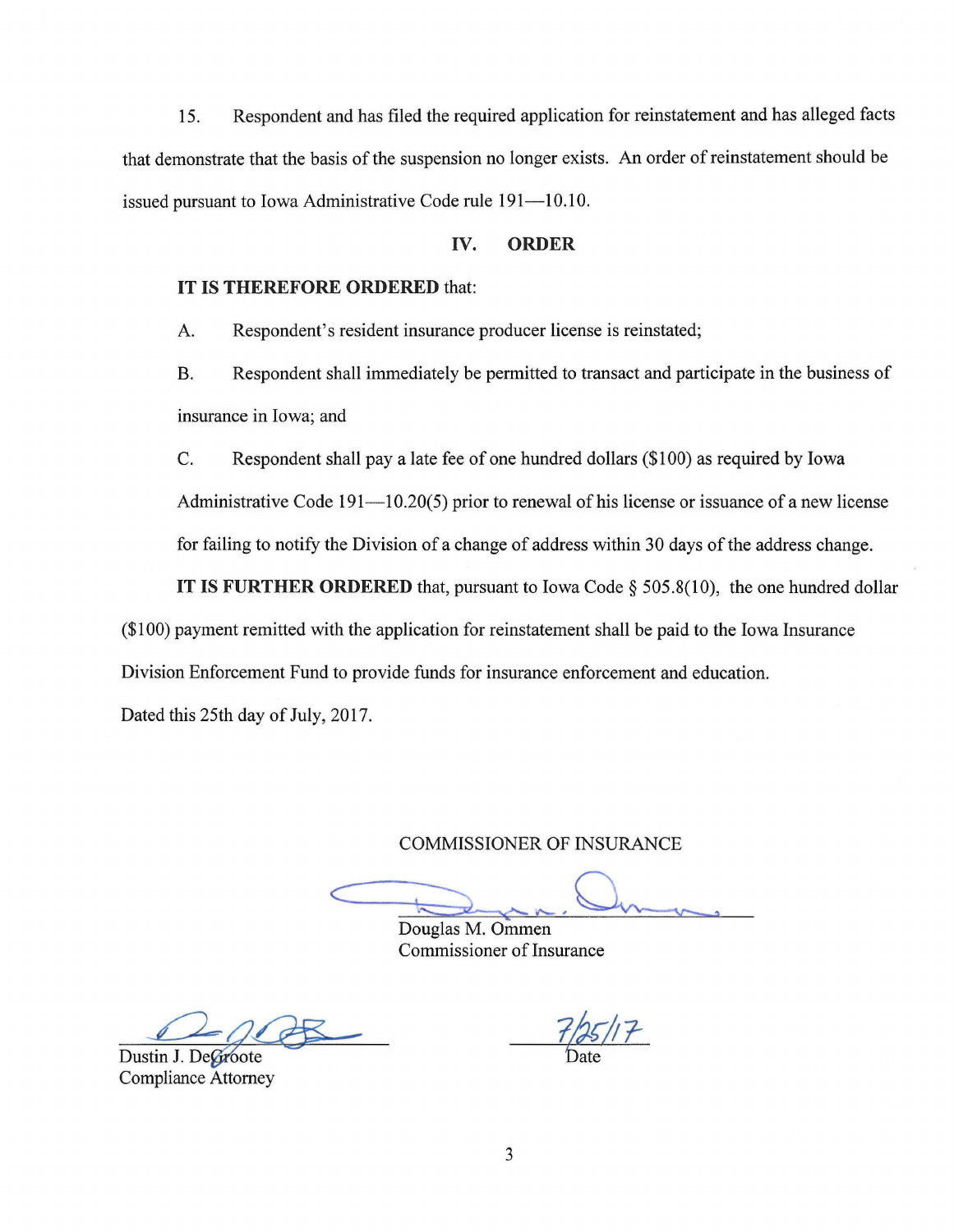# CERTIFICATE OF SERVICE

County of Polk  $\qquad$  ) )<br>) State of Iowa )

The undersigned affiant certifies under penalty of perjury that she has entered the above order into the records of the Iowa Commissioner of Insurance and on the 27th day of July, 2017, the foregoing order was delivered to the United States Postal Service, postage prepaid, for first class mail to:

Nathan T. Ribbens 210 S Prairie View Dr. Apt. 1226 West Des Moines, IA 50266

I further certify that the foregoing order was sent by email to:

ribbs\_nate@hotmail.com

anni Chees Tammi L. Green

**Iowa Insurance Division**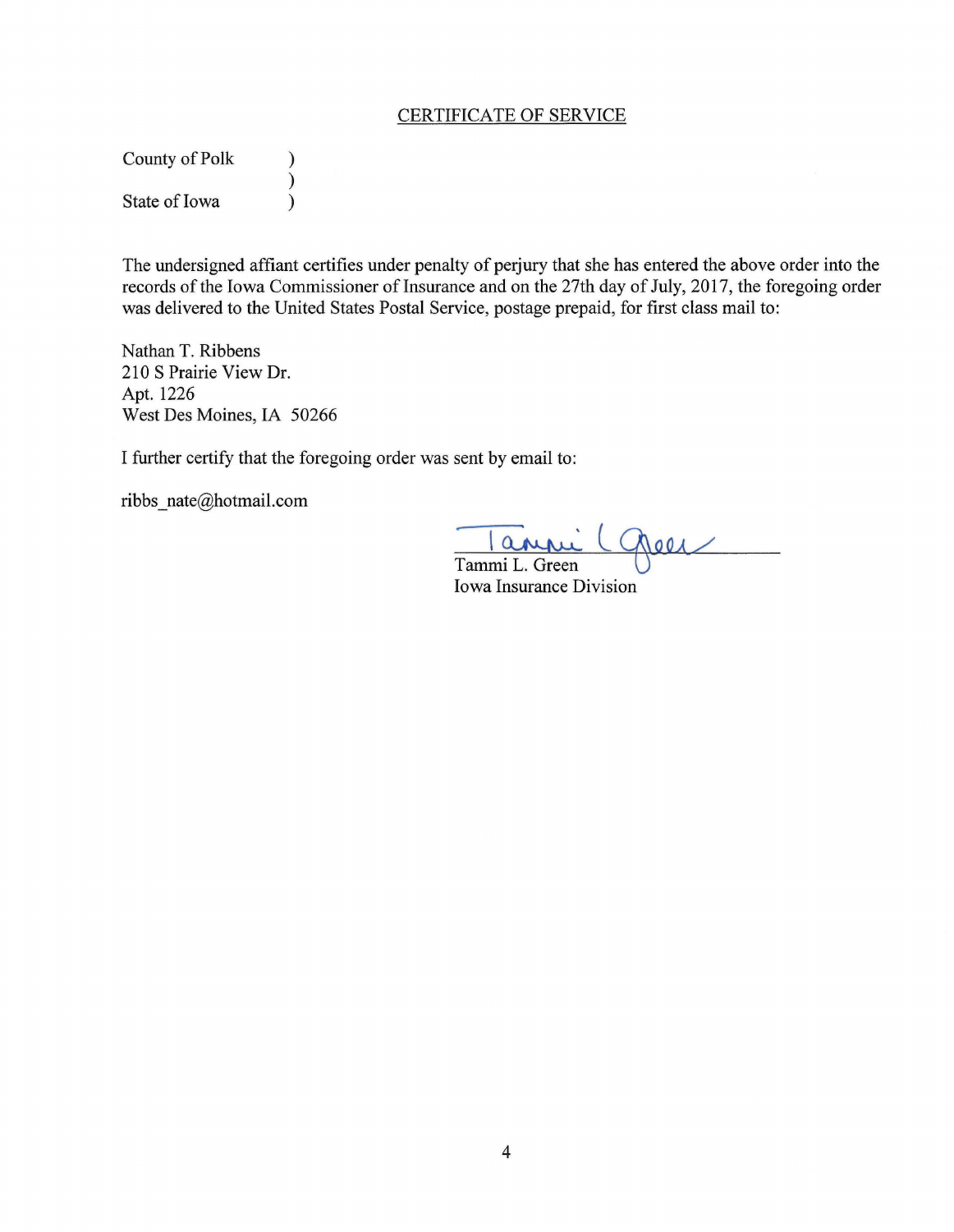## BEFORE THE IOWA INSURANCE COMMISSIONER

)

) ) )

JUL **0** 7 <sup>2017</sup> COMMISSION OF INSURANCE INSURANCE DIVISION OF IOWA

FILED

IN THE MATTER OF

NATHAN T. RIBBENS, NPN 10249513, DOB 12/04/XXXX, Respondent

) Division Case No. 94065 ) **ORDER FOR SUSPENSION** 

This matter comes before the Iowa Insurance Commissioner upon submission of a Certificate of Noncompliance from the Iowa Department of Revenue ("Revenue"). **Nathan T. Ribbens** ("Respondent") submitted an application for insurance producer licensure in which the Commissioner was designated as Respondent's agent for service of process. Under Iowa Code§ 272D.8 and Iowa Administrative Code rule 191—10.23, the Commissioner was required to issue a notice to Respondent advising that the Certificate of Noncompliance was received and that Respondent's Iowa insurance producer license would be suspended in 60 days unless Revenue withdrew the Certificate of Noncompliance within those 60 days. The Iowa Insurance Division's letter notifying Respondent of the intended suspension was sent on March 21, 2017. Therefore, the sixty-day notice period has now passed and Revenue has not withdrawn the Certificate of Noncompliance. The Commissioner has authority to order the suspension of the insurance producer license of Respondent pursuant to Iowa Code section 272D.8 and Iowa Administrative Code rule 191-10.23.

## **IT IS THEREFORE ORDERED** that:

The Iowa insurance producer license of **Nathan T. Ribbens** is suspended as of the date of this Order.

## **IT IS FURTHER ORDERED** that:

**Nathan T. Ribbens** shall not be eligible to have his license reinstated, reissued, renewed, or

 $\mathbf{1}$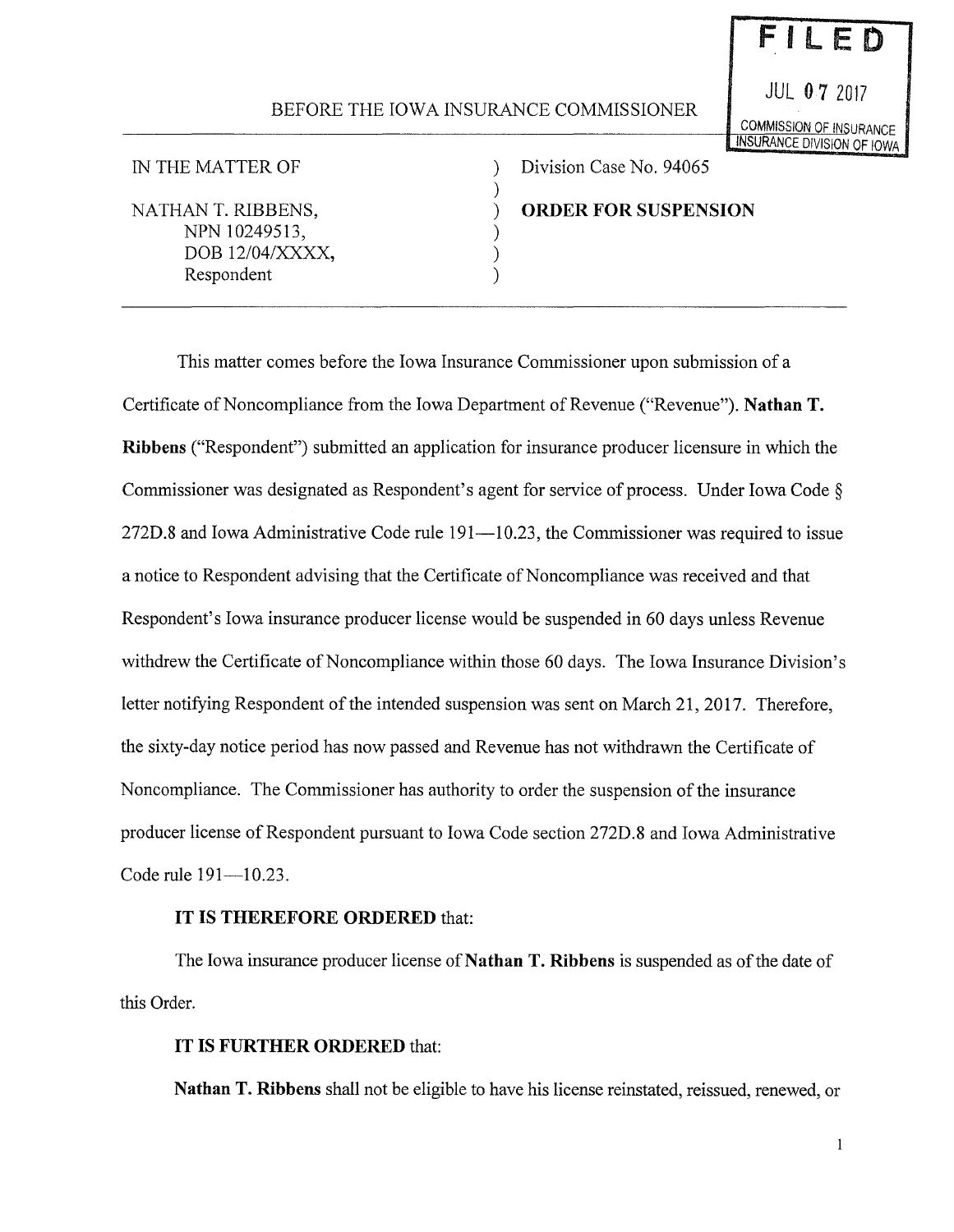to have a new license issued until each of the following has occurred:

- 1. Revenue issues a Withdrawal of the Certificate of Noncompliance;
- 2. Respondent makes the appropriate Application for Reinstatement or Reissuance, which is approved by the Commissioner or his designee;
- 3. Respondent pays all applicable fees; and
- 4. Respondent complies with all other insurance statutes and regulations.

Dated this 7th day of July, 2017.

COMMISSIONER OF INSURANCE

Don Que s>

Douglas M. Ommen Commissioner of Insurance

Dustin J. DeGroote Compliance Attorney